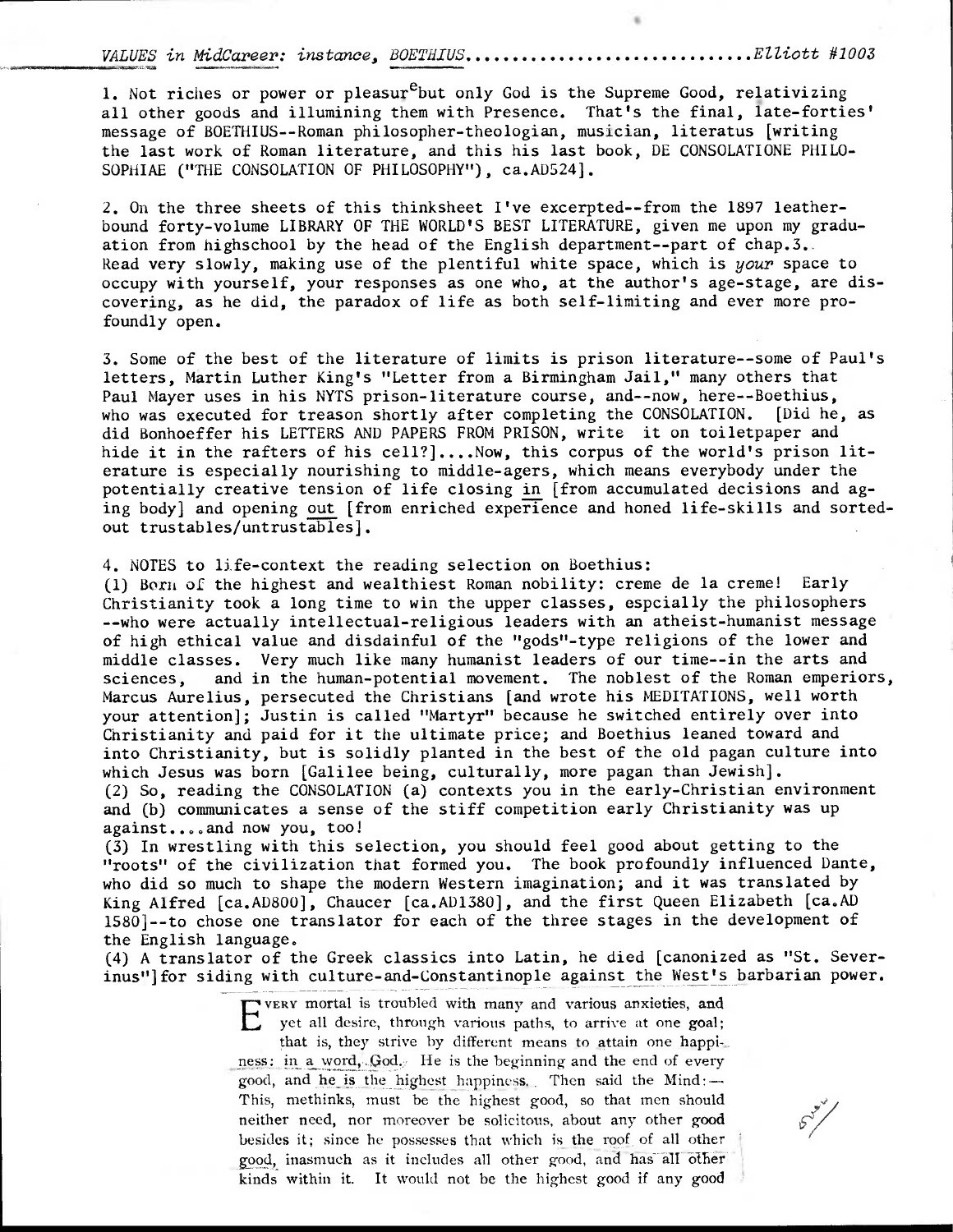were external to it, because it would then have to desire some good which itself had not. Then answered Reason, and said: —It is very evident that this is the highest happiness, for it is both\_ the roof and the floor of all good. What is that then but the best–happiness, which gathers the other felicities all within it, and includes and holds them within it; and to it there is a deficiency of none, neither has it need of any, but they come all from it and again all to it, as all waters come from the sea,and again all come to the sea? There is none in the little fountain, which does not seek the sea, and again from the sea it returns into the earth, and so it flows gradually through the earth, till it again comes to the same fountain that it before flowed from, and so again to the sea.

Now, this is an example of the true good, which all mortal men desire to obtain, though they by various ways think to arrive at it. For every man has a natural good in himself, because every mind desires to obtain the true good; but it is hindered by the transitory good, because it is more prone thereto. For some men think that it is the best happiness that a man be so rich that he have need of nothing more, and they choose their life accordingly. Some men think that this is the highest good, that he be among his fellows the most honorable of his fellows; and they with all diligence seek this. Some think that the supreme good is in the highest power. These strive either themselves to rule, or else to associate themselves to the friendship of rulers. Some persuade themselves that it is best that a man be illustrious and celebrated and have good fame; they therefore seek this both in peace and in war. Many reckon it for the greatest good and for the greatest happiness that a man be always blithe in this present life, and follow all his lusts. Some indeed who desire these riches are desirous thereof because they would have the greater power, that they may the more securely enjoy these worldly lusts, and also the riches. Many there are who desire power because they would gather money; or again, they are desirous to spread their name.

On account of such and other like frail and perishing advantages, the thought of every human mind is troubled with anxiety and with care. It then imagines that it has obtained some exalted good when it has won the flattery of the people; and to me it seems that it has bought a very false greatness. Some with much anxiety seek wives, that thereby they may above

 $++pp$ .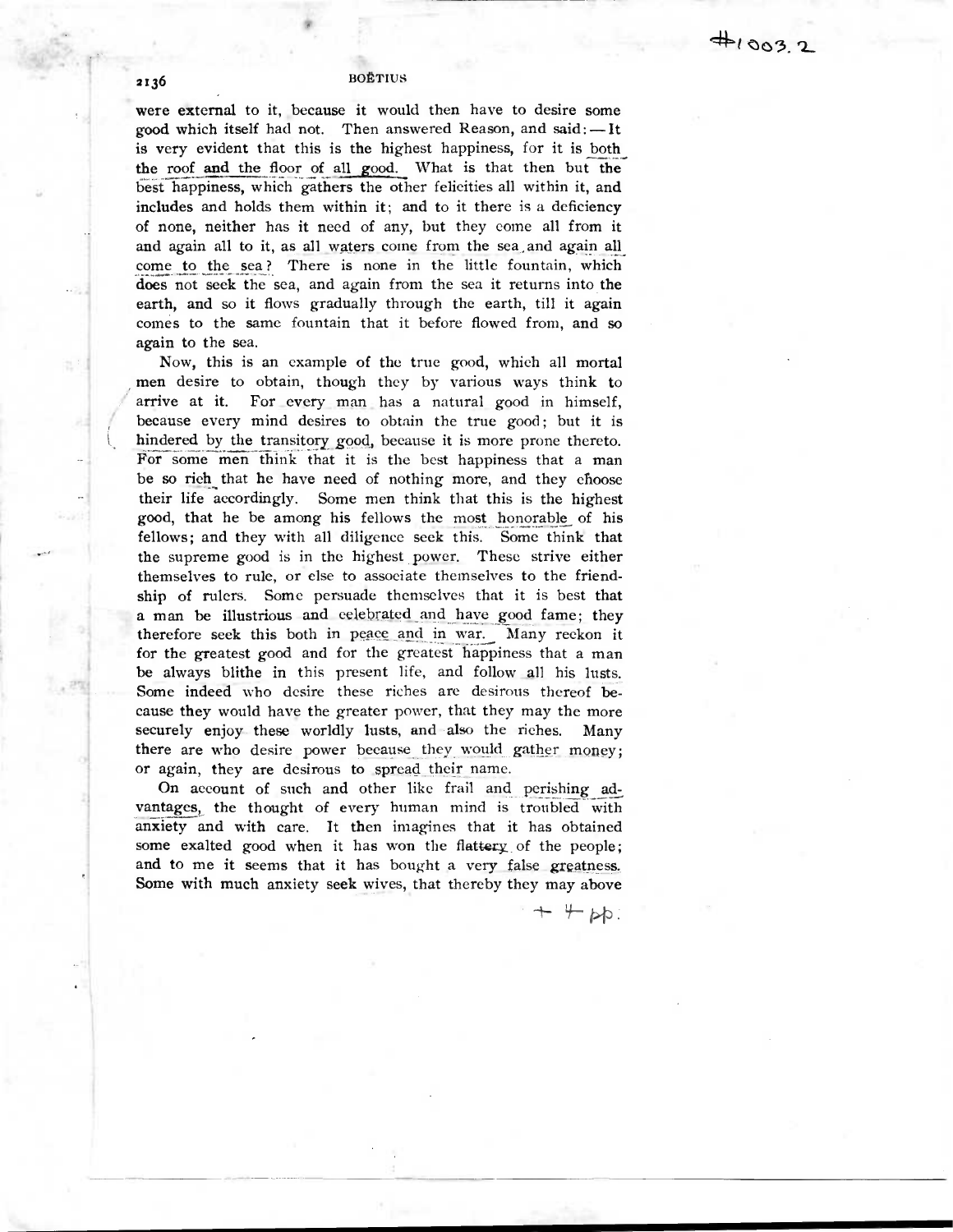BOETIUS 2137

all things have children, and also live happily. True friends, then, I say, are the most precious things of all these worldly felicities. They are not indeed to be/reckoned as worldly goods, but as divine; for deceitful fortune does not produce them, but God, who naturally formed them as relations. For of every otherthing in this world, man is desirous, either that he may through it obtain power, or else some worldly lust; except of the true friend, whom he loves sometimes for affection and for fidelity, though he expect to himself no other rewards. Nature joins and cements friends together with inseparable love. But with these worldly goods, and with this present wealth, men make oftener enemies than friends. From these, and from many such proofs, it may be evident to all men that all the bodily goods are inferior to the faculties of the soul. We indeed think that a man is the stronger, because he is great in his body. The fairness, moreover, and the strength of the body, rejoices and invigorates the man, and health makes him cheerful. In all these bodily felicities men seek one single happiness, as it seems to them. For whatsoever every man chiefly loves above all other things, that, he persuades himself, is best for him, and that is his highest good. When therefore he has acquired that, he imagines that he may be very happy. I do not deny that these goods and this happiness are the highest good of this present life. For every man considers that thing best which he chiefly loves above other things, and therefore he deems himself very happy if he can obtain what he then most desires. Is not now clearly enough shown to thee the form of the false goods; namely, riches, and dignity, and power, and glory, and pleasure? Concerning pleasure, Epicurus the philosopher said, when he inquired concerning all those other goods which we before mentioned: then said he, that pleasure was the highest good, because all the other goods which we before mentioned gratify the mind and delight it, but pleasure chiefly gratifies the body.

But we will still speak concerning the nature of men, and concerning their pursuits. Though, then, their mind and their nature be now obscured, and they are by that descent fallen to evil and inclined thither, yet they are desirous, so far as they can and may, of the highest good. As the drunken man knows that he should go to his house and to his rest, and yet is not able to find the way thither, so is it also with the mind, when it is weighed down by the anxieties of this world. It is sometimes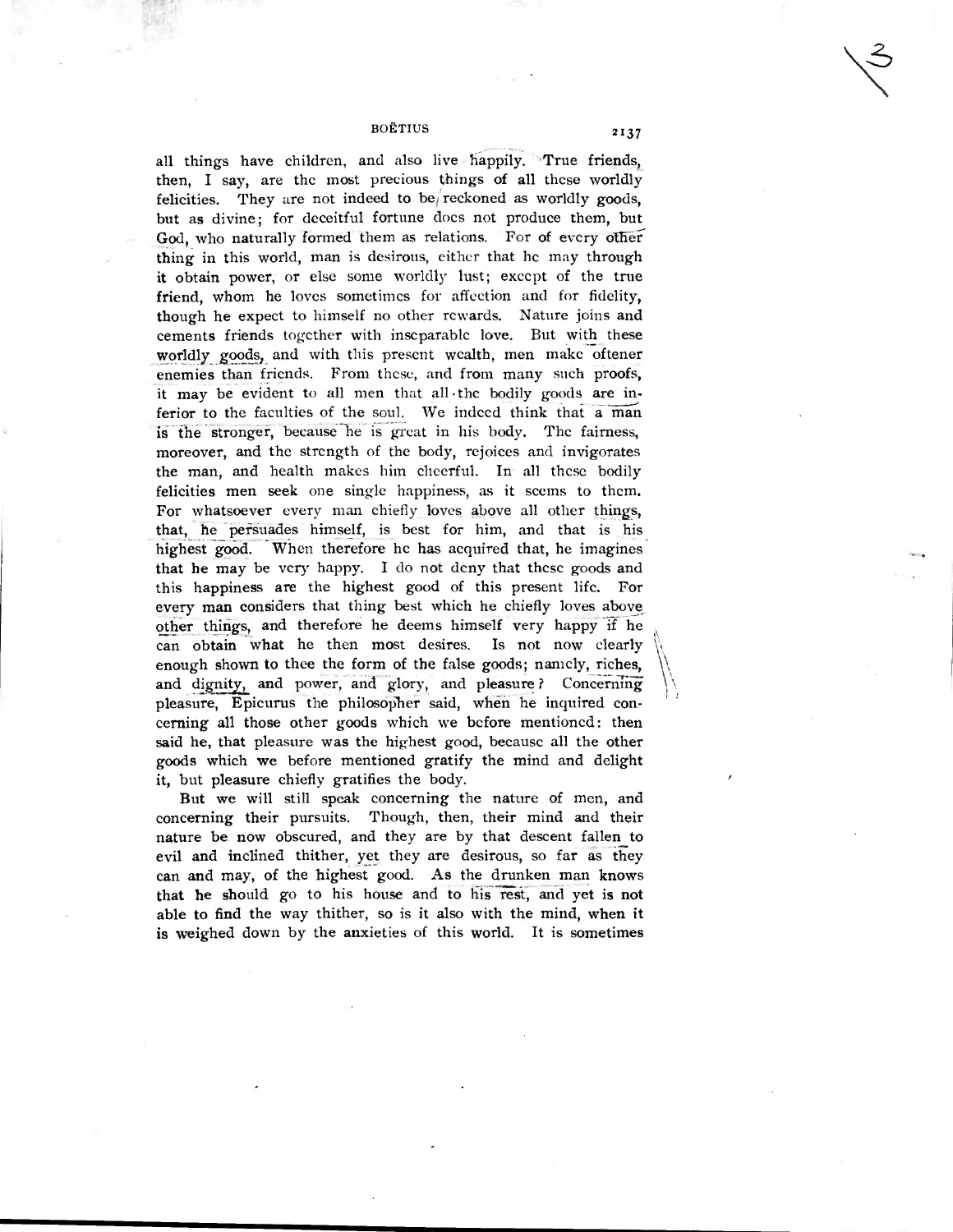intoxicated and misled by them, so far that it cannot rightly find out good. Nor yet does it appear to those men that they aught mistake who are desirous to obtain this, namely, that they need labor after nothing more. But they think that they are able to collect together all these goods, so that none may be excluded from the number. . . .

Two things may dignity and power do, if they come to the unwise. It may make him honorable and respectable to other unwise persons. But when he quits the power, or the power him, then is he to the unwise neither honorable nor respectable. Has power, then, the custom of exterminating and rooting out vices from the minds of great men and planting therein virtues ? I know, however, that earthly power never sows the virtues, but collects and gathers vices; and when it has gathered them, then it nevertheless shows and does not conceal them. For the vices of great men many men see; because many know them and many are with them. Therefore we always lament concerning power, and also despise it, when we see that it comes to the worst, and to those who are to us most unworthy. . . .

Every virtue has its proper excellence; and the excellence and the dignity which it has, it imparts immediately to every one who loves it. Thus, wisdom is the highest virtue, and it has in it four other virtues; Of which one is prudence, another temperance, the third is fortitude, the fourth justice. Wisdom makes its lovers wise, and prudent, and moderate, and patient, and just; and it fills him who loves it with every good quality. This they who possess the power of this world cannot do. They cannot impart any virtue to those who love them, through their wealth, if they have it not in their nature. Hence it is very evident that the rich in worldly wealth have no proper dignity; but the wealth is come to them from without, and they cannot from without have aught of their own. Consider now, whether any man is the less honorable because many men despise him. But if any man be the less honorable, then is every foolish man the less honorable, the more authority he has, to every wise man. Hence it is sufficiently clear that power and wealth canthe less honorable, the more authority he has, to every<br>man. Hence it is sufficiently clear that power and wealth<br>not make its possessor the more honorable. But, it makes<br>the less honorable when it comes to him, if he were -him the less honorable, when it comes to him, if he were not before virtuous. So is also wealth and power the worse, if he who possesses it be not virtuous. Each of them is the more worthless, when they meet with each other.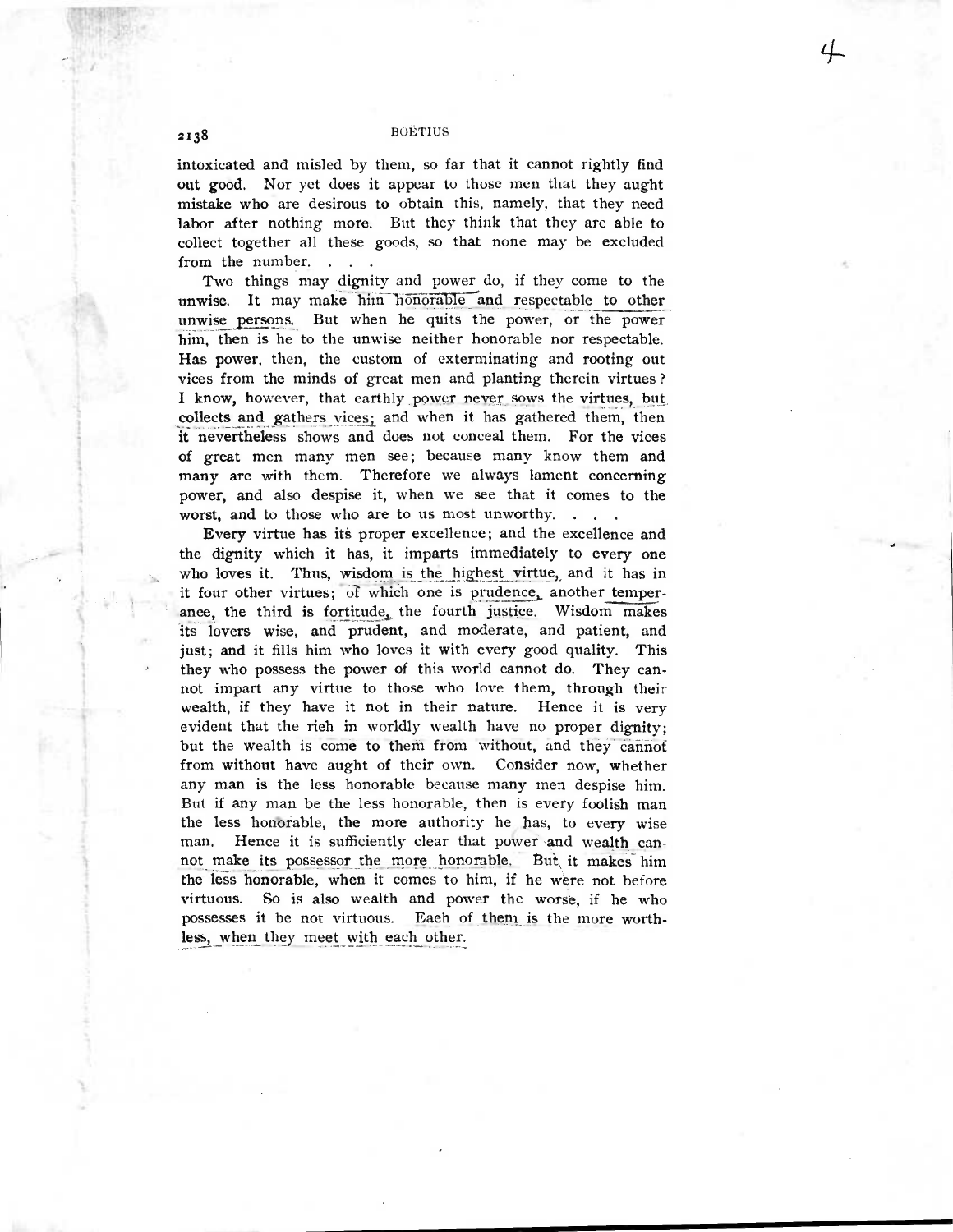But I can easily instruct you by an example, so that you may clearly enough perceive that this present life is very like a shadow, and in that shadow no man can attain the true good. If any very great man is driven from his country, or goes on his lord's errand, and so comes to a foreign people, where no man knows him, nor he any man, nor even knows the language, do you think his greatness can make him honorable in that land? Of course it cannot. But if dignity were natural to wealth and were its own, or again if wealth were the rich man's own, then it could not forsake him. Let the man who possessed them be in whatsoever land he might, then his wealth and his dignity would be with him. But because the wealth and the power are not his own, they forsake him; and because they have no natural good in themselves, they go away like a shadow or smoke. Yet the mistaken opinion and fancy of unwise men judge that power is the highest good. It is entirely otherwise. When a great man is either among foreigners, or among wise men in his own country, his wealth counts nothing to either one when they learn that he was exalted for no virtue, but through the applause of the ignorant. But if his power arose from any personal merit, he would keep that even if he lost the power. He would not lose the good that came from nature; that would always follow him and always make him honorable, whatever land he was in.

Worthless and very false is the glory of this world! Concerning this a certain poet formerly sung. When he contemned this present life, he said:— 0 glory of this world! wherefore do erring men call thee, with false voice, glory, when thou art none! — For man more frequently has great renown, and great glory, and great honor, through the opinion of the unwise, than he has through his deserts. But tell me now, what is more unmeet than this; or why men may not rather be ashamed of themselves than rejoice, when they hear that any one belies them. Though men even rightly praise any one of the good, he ought not the sooner to rejoice immoderately at the people's words. But at this he ought to rejoice, that they speak truth of him. Though he rejoice at this, that they spread his name, it is not the sooner so extensively spread as he persuades himself; for they cannot spread it over all the earth, though they may in some land; for though it be to one known, yet it is to another unknown. Though he in this land be celebrated, yet is he in another not